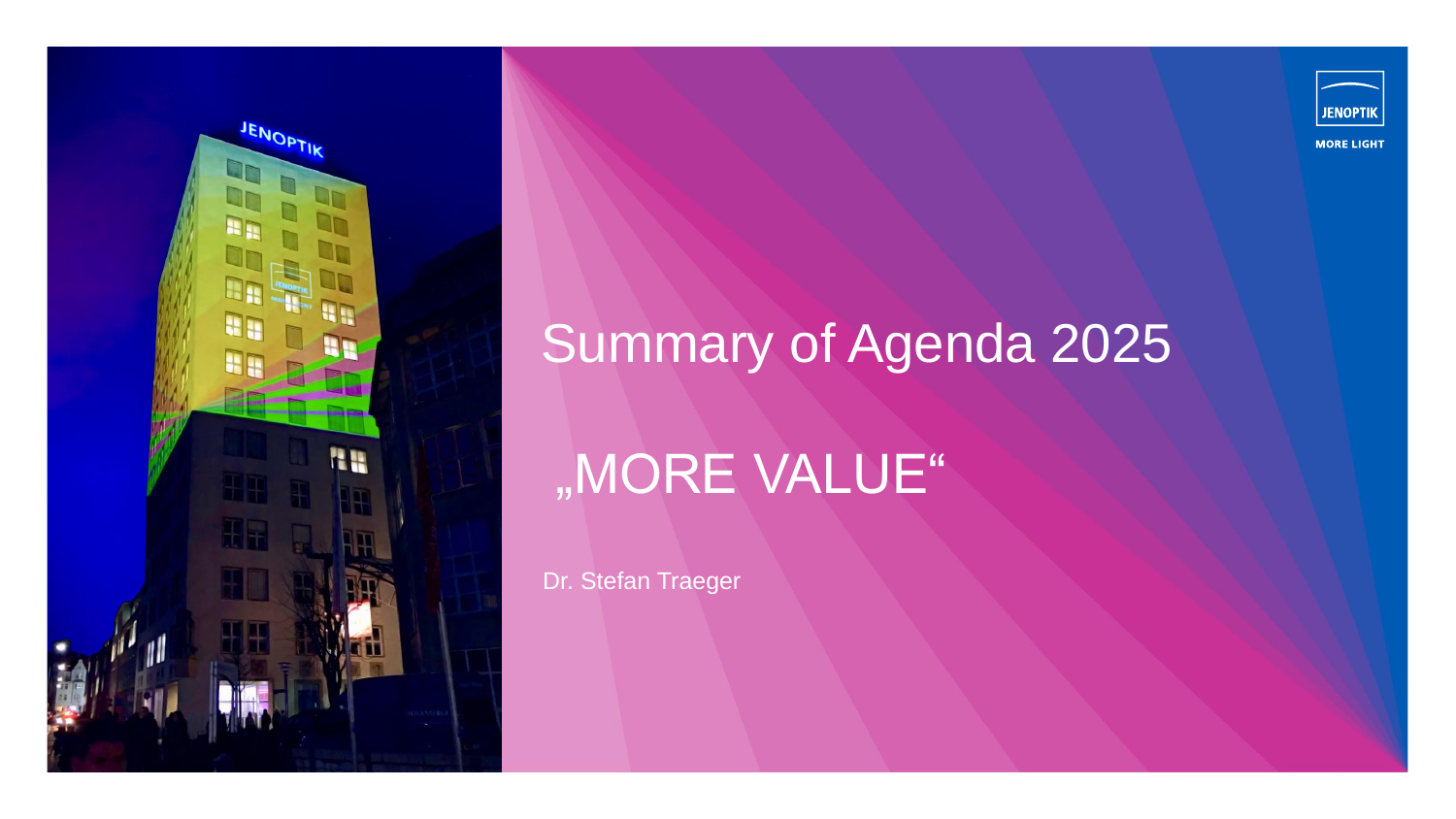Photonics market estimated to reach **~920 bn USD growing at a CAGR of >8.0%** by 2028

Source: Triton Market Research

**Digitization:** growing demand for chips for various applications; increasing usage of augmented and virtual reality>> Jenoptik supplies high-performance optics, microoptics as well as innovative test & measurement systems

- **Health:** increasing demand for therapies, diagnostics and bioimaging >> Jenoptik supplies optical systems e.g. for genome sequencing and digital image processing, microscope cameras and laser systems

**Smart Manufacturing:** solutions for more efficiency and automation in production >> Jenoptik supplies integrated solutions for automation and laser processing

**Mobility:** increasing demand for intelligent safety solutions >> Jenoptik supplies innovative products for more safety on roads and in cities



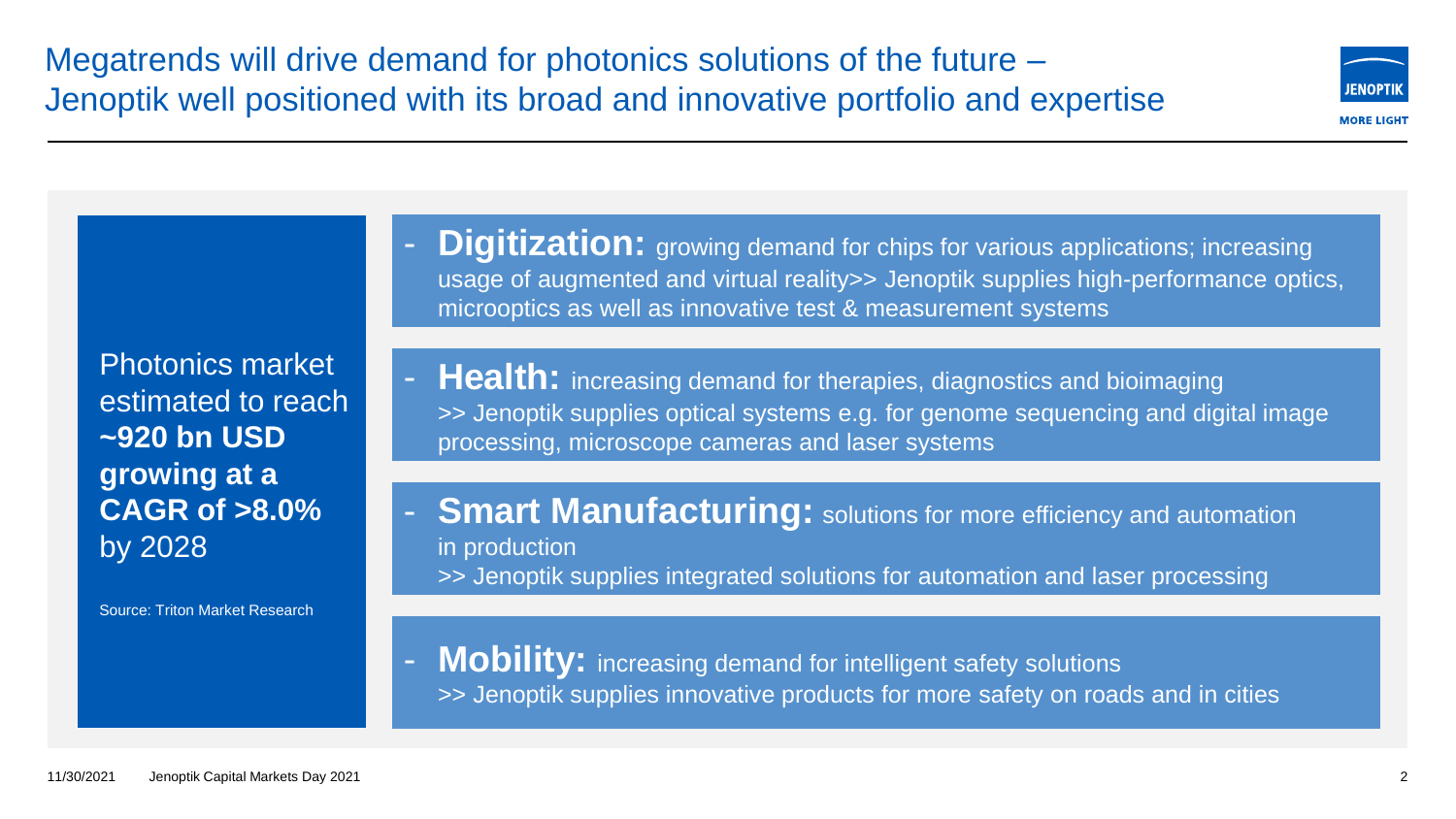



#### 11/30/2021 Jenoptik Capital Markets 2021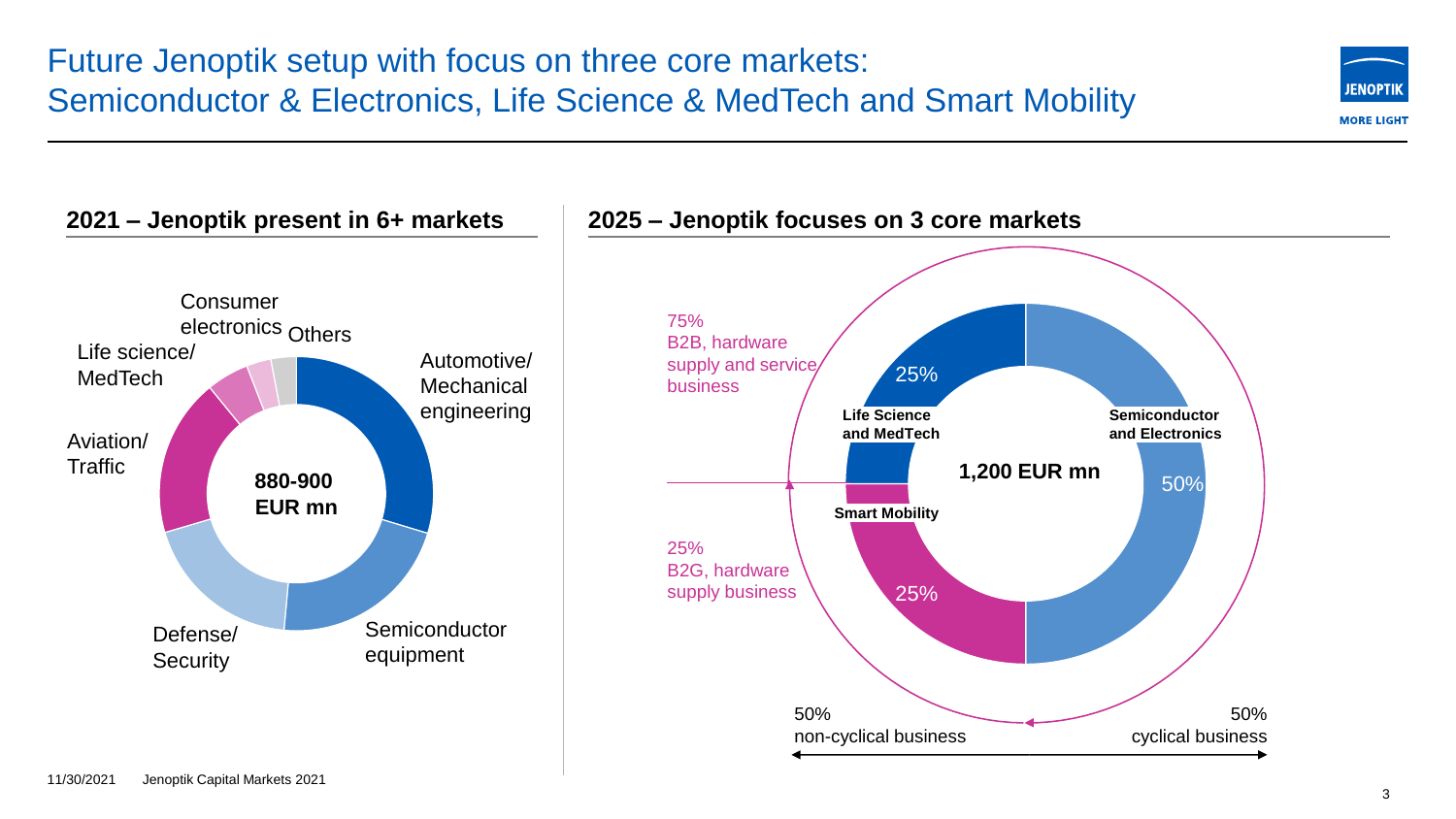

Transforming Jenoptik into a globally leading pure photonics player

Focusing on three highly attractive growth markets

Driving organic and non-organic growth

Expanding profitability

Increasing financial firepower for additional M+A

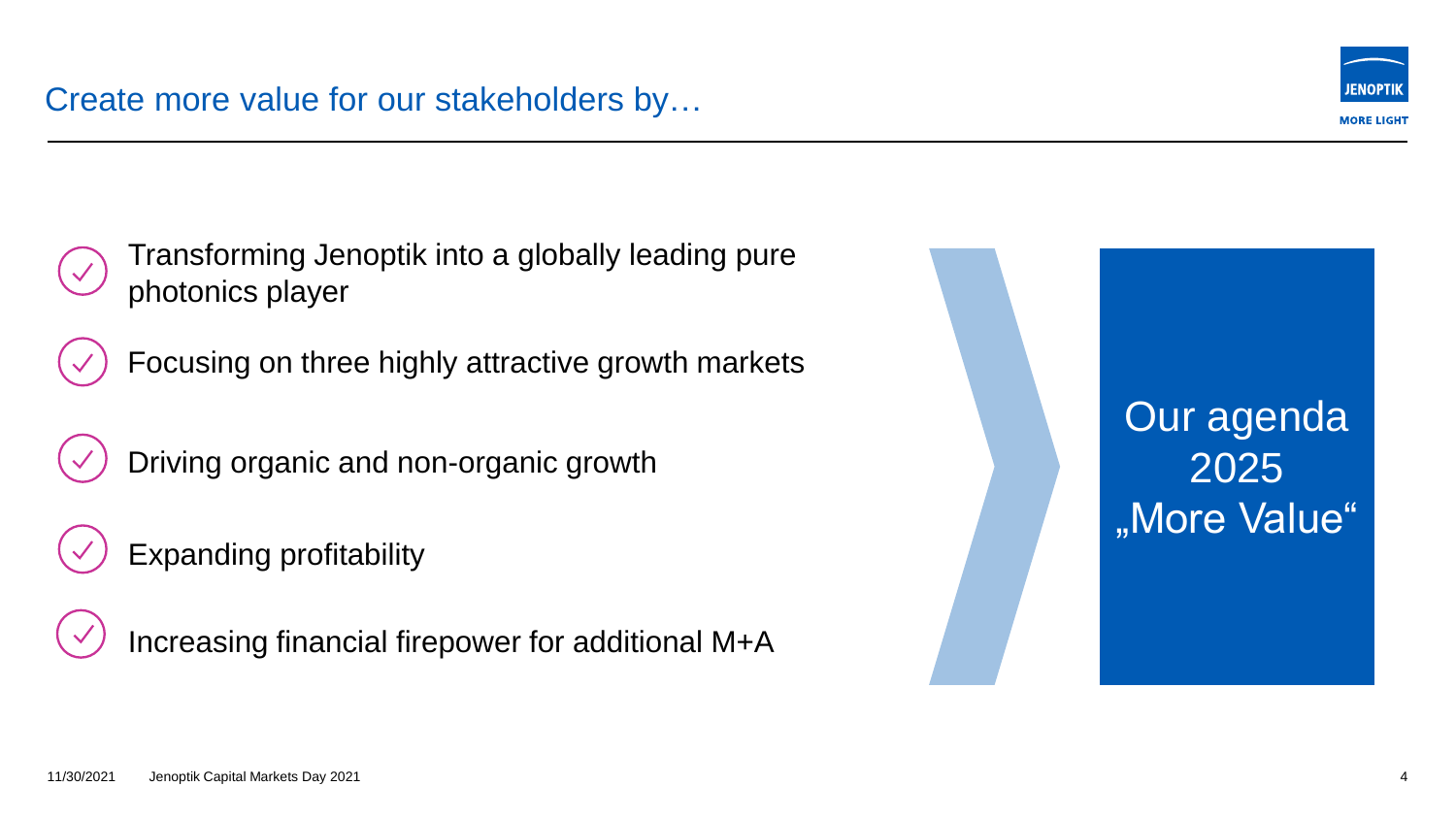

**MORE LIGHT** 

## Thank you for your attention!

### Agenda 2025 – More Value